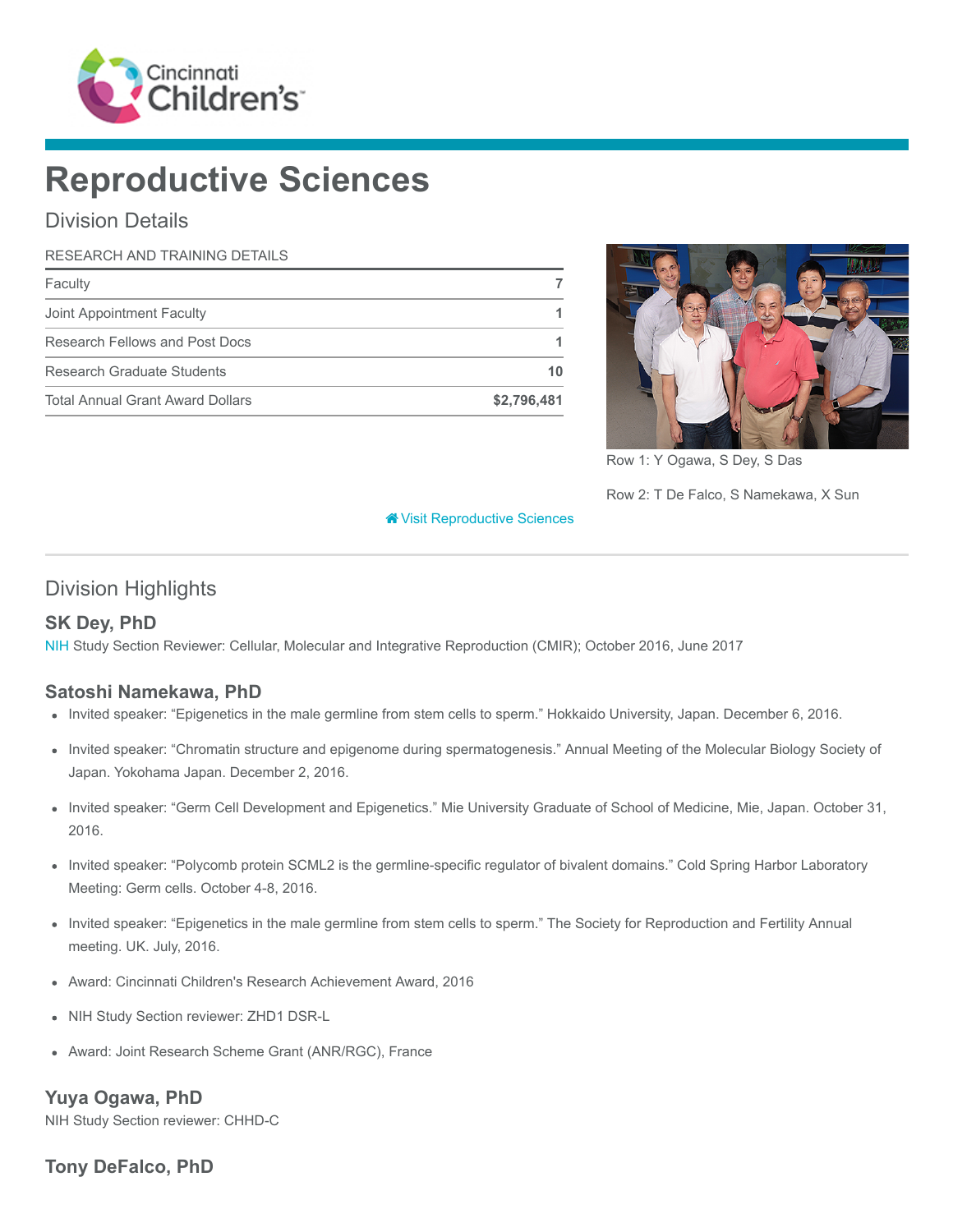- Invited speaker: "Macrophages and vasculature: an unlikely partnership in reproductive and stem cell biology." University of Texas at San Antonio, San Antonio, TX. March 2017.
- Invited speaker: "Macrophages: unexpected players in reproductive and stem cell biology." University of Texas Southwestern. Dallas, TX. September 2016.
- Invited speaker: "Macrophages and the spermatogonial niche." 49th Annual Meeting of the Society for the Study of Reproduction. San Diego, CA. July 2016.
- NIH Study Section reviewer: Cellular, Molecular and Integrative Reproduction (CMIR); February 2017
- Award: Cincinnati Children's Hospital Medical Center Shared Facilities Discovery Award, 2016-2017
- Program Committee reviewer: 49th Annual Meeting of the Society for the Study of Reproduction. San Diego, July 2016

#### Sanjoy Das, PhD

NIH Study Section reviewer: Reproduction, Andrology, and Gynecology (RAG); October 2016, February 2017

#### Division Publications

- 1. [Deng W; Cha J; Yuan J; Haraguchi H; Bartos A; Leishman E; Viollet B; Bradshaw HB; Hirota Y; Dey SK.](https://www.ncbi.nlm.nih.gov/pubmed/27454290) p53 coordinates decidual sestrin 2/AMPK/mTORC1 signaling to govern parturition timing. Journal of Clinical Investigation. 2016; 126:2941-2954.
- 2. Cha J; Dey SK. [Hunting for Fox\(A2\): Dual roles in female fertility.](https://www.ncbi.nlm.nih.gov/pubmed/28123060) Proceedings of the National Academy of Sciences of the United States of America. 2017; 114:1226-1228.
- 3. [Yuan J; Cha J; Deng W; Bartos A; Sun X; Ho HYH; Borg JP; Yamaguchi TP; Yang Y; Dey SK.](https://www.ncbi.nlm.nih.gov/pubmed/27911818) Planar cell polarity signaling in the uterus directs appropriate positioning of the crypt for embryo implantation. Proceedings of the National Academy of Sciences of the United States of America. 2016; 113:E8079-E8088.
- 4. [Alavattam KG; Kato Y; Sin HS; Maezawa S; Kowalski IJ; Zhang F; Pang Q; Andreassen PR; Namekawa SH.](https://www.ncbi.nlm.nih.gov/pubmed/27760317) Elucidation of the Fanconi Anemia Protein Network in Meoisis and Its Function in the Regulation of Histone Modifications. Cell Reports. 2016; 17:1141-1157.
- 5. Lin YT; Barske L; Defalco T; Capel B. [Numb regulates somatic cell lineage commitment during early gonadogenesis in mice.](https://www.ncbi.nlm.nih.gov/pubmed/28360133) Development (Cambridge). 2017; 144:1607-1618.
- 6. [Zhang T; Du W; Wilson AF; Namekawa SH; Andreassen PR; Meetei AR; Pang Q.](https://www.ncbi.nlm.nih.gov/pubmed/28378742) Fancd2 in vivo interaction network reveals a non-canonical role in mitochondrial function. Scientific Reports. 2017; 7:45626.
- 7. [Lanekoff I; Cha J; Kyle JE; Dey SK; Laskin J; Burnum-Johnson KE.](https://www.ncbi.nlm.nih.gov/pubmed/27620843) Trp53 deficient mice predisposed to preterm birth display region-specific lipid alterations at the embryo implantation site. Scientific Reports. 2016; 6:33023.
- 8. Bian F; Gao F; Kartashov AV; Jegga AG; Barski A; Das SK. [Polycomb repressive complex 1 controls uterine decidualization.](https://www.ncbi.nlm.nih.gov/pubmed/27181215) Scientific Reports. 2016; 6:26061.
- 9. Bolnick AD; Bolnick JM; Kilburn BA; Stewart T; Oakes J; Rodriguez-Kovacs J; Kohan-Ghadr HR; Dai J; Diamond MP; Hirota Y. [Reduced homeobox protein MSXI in human endometrial tissue is linked to infertility.](https://www.ncbi.nlm.nih.gov/pubmed/27312535) Human Reproduction. 2016; 31:2042-2050.
- 10. Sun X; Ito J; Potter SJ; Dey SK; DeFalco T. [Extragonadal oocytes residing in the mouse ovarian hilum contribute to fertility.](https://www.ncbi.nlm.nih.gov/pubmed/28339687) Biology of Reproduction. 2017; 96.